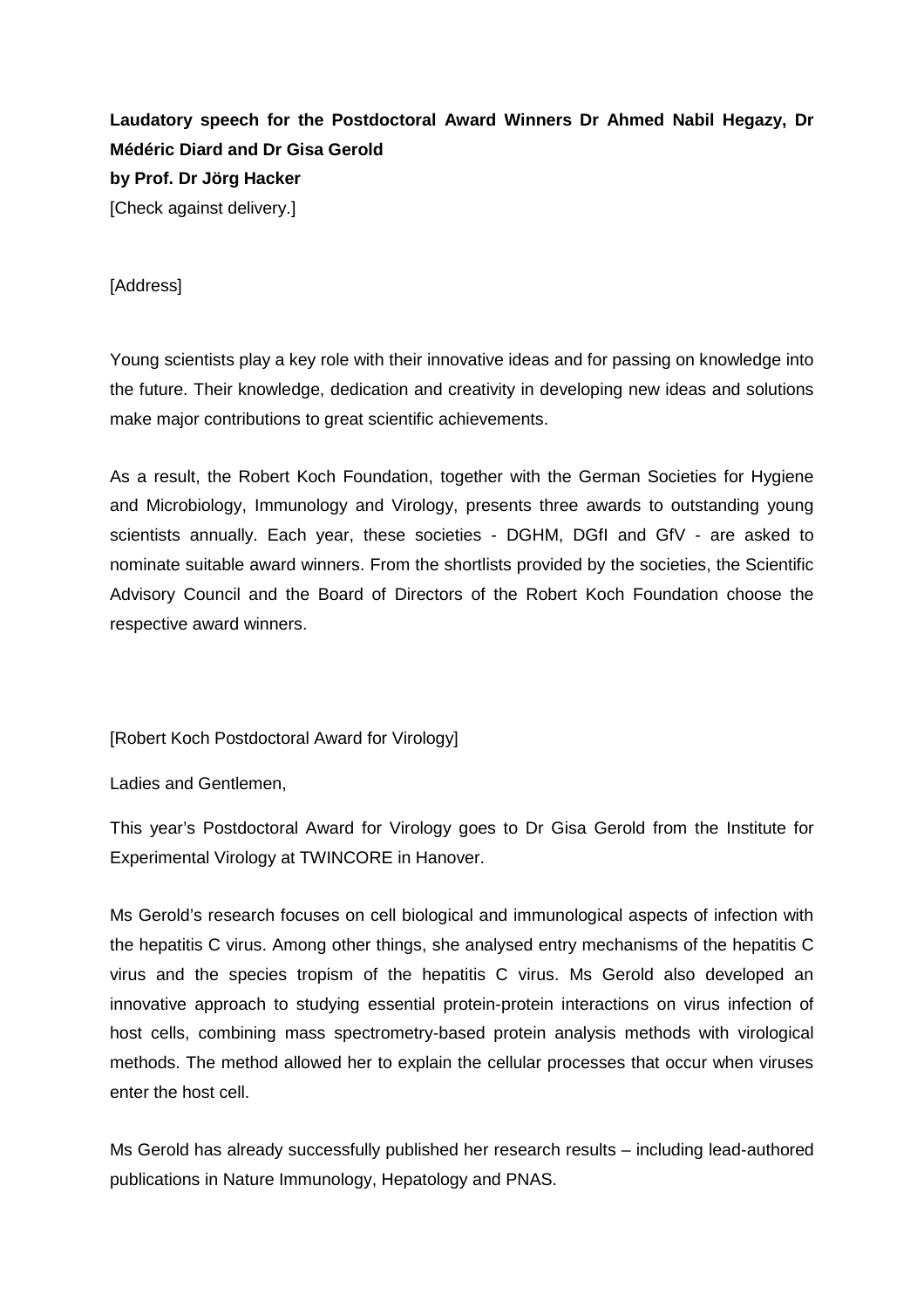Ms Gerold studied biochemistry at the University of Tübingen and Montana State University in Bozeman. She earned her doctorate at Humboldt University of Berlin, while researching at the Max Planck Institute for Infection Biology under Professor Arturo Zychlinsky. She then initially worked at the Max Planck Institute for Infection Biology in Berlin and subsequently at the Laboratory of Virology and Infectious Diseases at Rockefeller University in New York Since 2012 she has been researching at the Department for Experimental Virology at TWINCORE in Hanover. Her research has already been recognised with the Max Planck Society's Otto Hahn Medal.

Dear Ms Gerold, please accept my sincere congratulations on winning the Robert Koch Postdoctoral Award.

[Robert Koch Postdoctoral Award for Immunology]

Ladies and Gentlemen,

This year's winner of the Postdoctoral Award for Immunology is Dr Ahmed Hegazy from Charité Berlin.

Mr Hegazy analyses the cellular mechanisms underlying human inflammatory diseases. He focuses on the interactions between microbiota and the host. In particular, he investigates the role of microbiota-reactive CD4 T-cells and aims to identify new cytokine signal paths for chronic-inflammatory diseases for therapeutic purposes. He recently succeeded in showing that the oncostatin M cytokine signal path leads to enteritis in mice and humans.

Mr Hegazy has already published his research findings with outstanding success. To mention but a few, he recently published an article in Nature Medicine, as well as papers in Immunity and Science.

Mr Hegazy studied medicine at the University of Cairo and Hanover Medical School. He earned his doctorate in Hanover and a second doctorate in immunology from Humboldt University of Berlin – based on research performed at the Rheumatism Research Centre Berlin. During this time, he spent two years at the Institute for Experimental Immunology at University Hospital Zurich as a visiting researcher. From 2012 to 2017, he worked as a postdoc at the Kennedy Institute for Rheumatology at the University of Oxford. Mr Hegazy currently works as a scientist at Charité Berlin and leads an independent research group at the German Rheumatism Research Centre in Berlin.